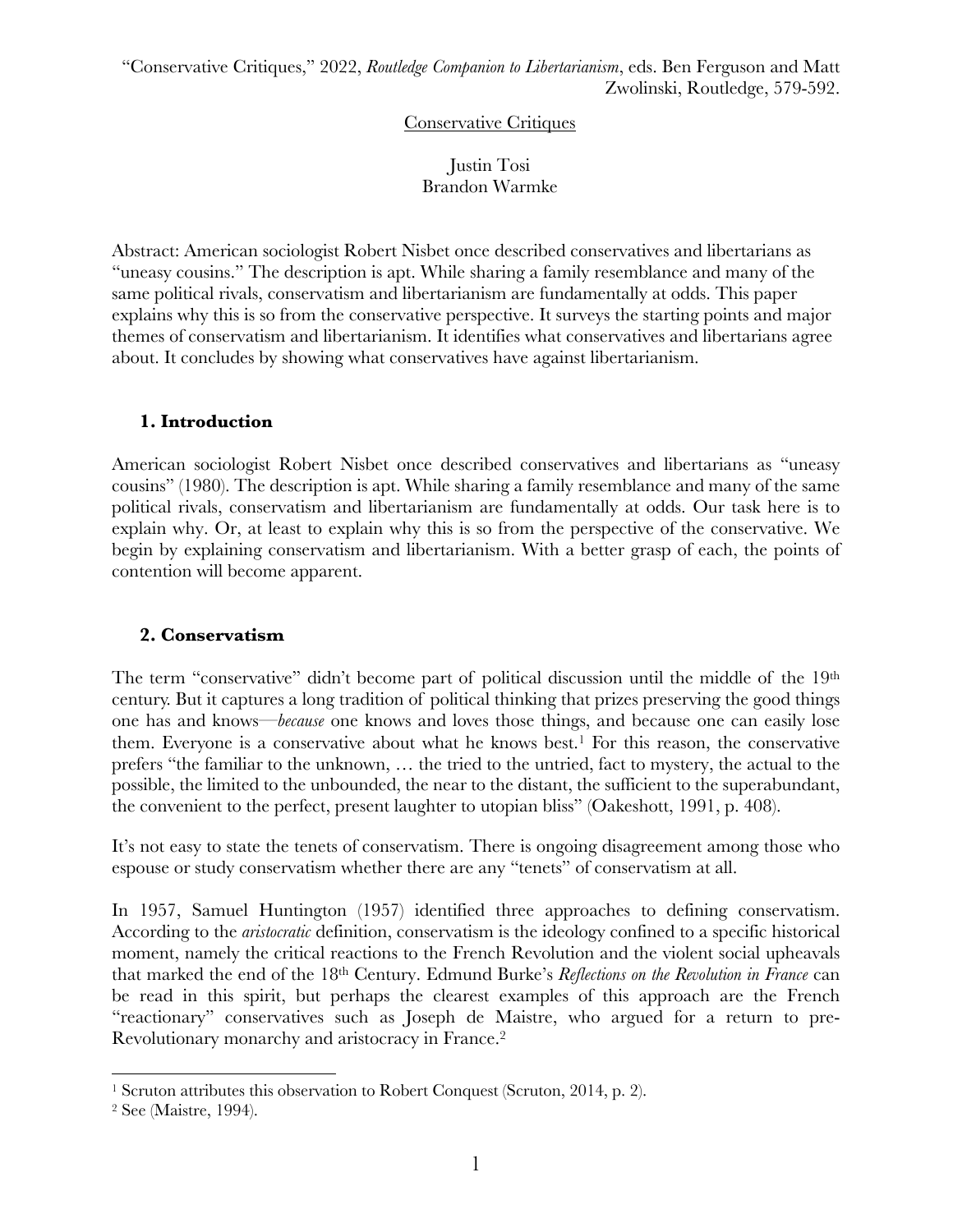According to the *autonomous* definition, conservatism is a commitment to a set of values and ideas that form something like an ideology or philosophy. These might include values such as tradition, family, religion, order, property, freedom, and community, or ideas such as pessimism about human nature or skepticism about human reason.

Finally, the *situational* definition says that conservatism is an ideology that only arises as a response to threats to existing institutions of which people generally approve. Conservatism becomes the system of ideas used to justify the established social order and defend it from existential threats. On this definition, conservatism is unlike most ideologies in that it has no first-order commitments to values like liberty, equality, or fraternity. Rather, it is a meta-ideology, defined by its "disposition" toward existing value (Oakeshott, 1991, p. 407). The ideas used to defend current institutions and traditions will differ according to the threat. Conservatism, then, is not inherently opposed to liberalism or socialism. Rather, it opposes radicalism, or any proposal to upset the existing order more than is strictly necessary to conserve what is valuable. 3

We'll understand conservatism according to the autonomous definition. We do this for two reasons. First, there is a long conservative philosophical tradition that is uninterested in defending the feudal aristocracy or urging a return to a pre-Revolution social order. While some modern conservative thought does trace its lineage to Burke and the French Revolution, conservatives have been for some time unconcerned with re-litigating 18<sup>th</sup> Century French political disputes. Second, we opt for the autonomous over the situational definition because on the latter it would be harder to see the tension between conservatives and libertarians. One could, it seems, be a "conservative libertarian" if the need arose to defend the existing libertarian social order from radical threats. Since our task here is to discuss conservative critiques of libertarianism, the autonomous definition best suits our needs.

To fill out the autonomous definition, we'll canvass some of the ideas that have animated conservative thinkers. <sup>4</sup> Our primary aim is to describe what conservatives believe and why, not to argue for these views. This brief survey of conservative thought should help us see how conservatism and libertarianism are, as Nisbet put it, uneasy cousins.

# Conservative Starting Points

Conservative thinking typically begins with two starting points. Conservatives do not have exclusive claims to these starting assumptions or to the values we'll discuss. Nor will every self-described conservative agree with these starting assumptions, let alone how we develop them. Even so, we have tried to capture a significant strand of conservative thought that ranges from Aristotle, David

<sup>3</sup> Michael Oakeshott and Roger Scruton often describe conservatism in dispositional terms. See, for example, Oakeshott's essay "On Being Conservative" and (Scruton, 2002, chap. 1). For a recent articulation of the dispositional approach to conservatism, see (McPherson, 2019). For what it's worth, Huntington himself argued that the situational definition best captures Burkean conservatism.

<sup>4</sup> Introductory discussions of conservatism can be found in (Quinton, 1993; Muller, 1997; O'Hear, 1998; Nisbet, 2001; Ball, Dagger and O'Neill, 2019; Hamilton, 2020).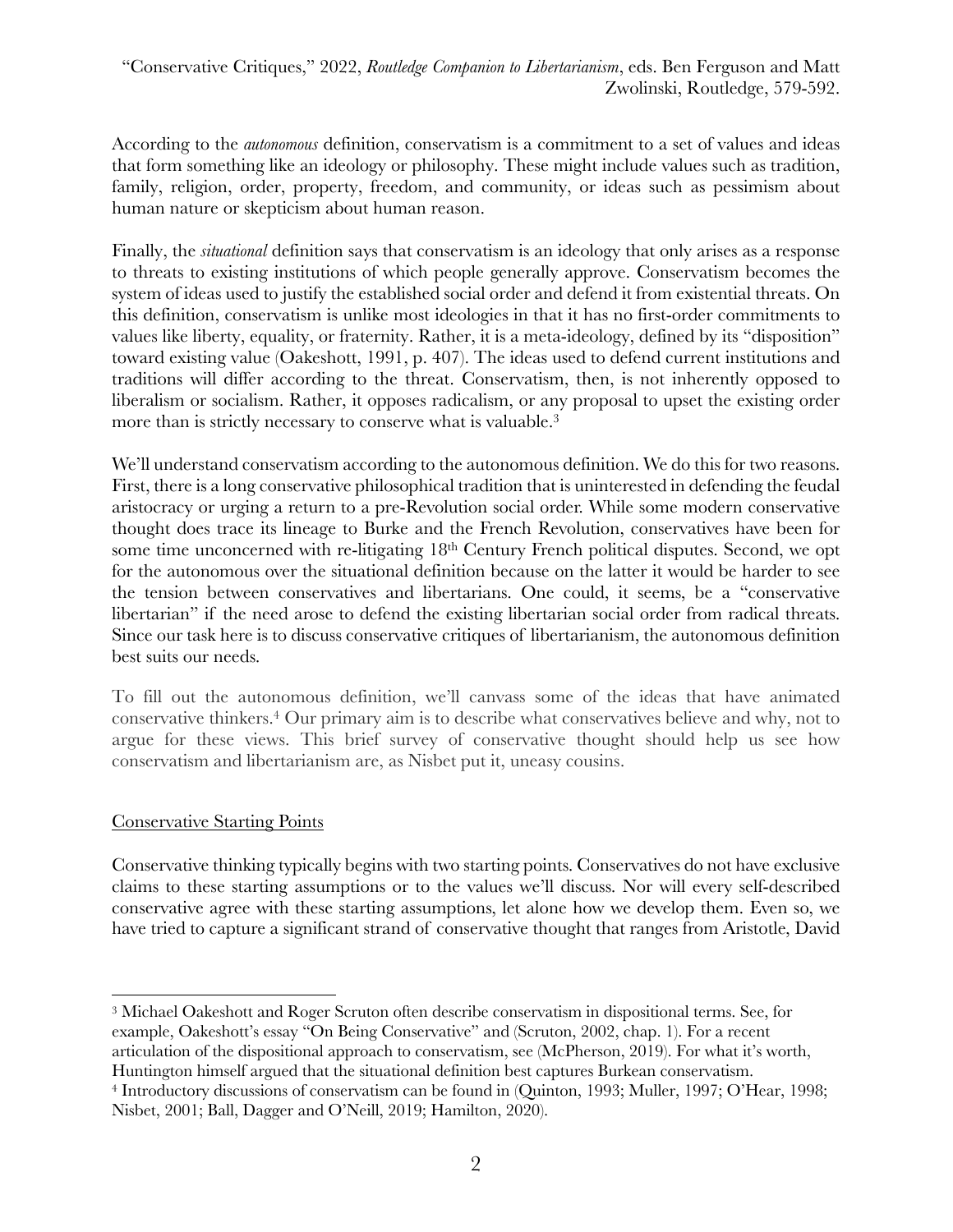Hume, and Edmund Burke, to more recent figures such as Michael Oakeshott, Robert Nisbet, Roger Scruton, and John Kekes.5

#### *Pessimism about human nature*

A persistent theme in conservative thought is that human beings are, morally speaking, a mixed bag. While some humans are virtuous, many are vicious, some even evil. Most of us are morally mediocre, and that mediocrity is not going away. Each successive generation of humans must see to the moral education of its youth by exposing them to their society's civilizing institutions and traditions.

Conservatives are deeply suspicious of utopian visions (Scruton, 2010, chap. 4). They do not think we can perfect human nature and usher in a paradise by putting in place the right laws or institutions (Scruton, 2010, chap. 3). They reject, for example, the Marxist idea that the state will wither away if we could eliminate capitalism and class divisions. Conservatives are similarly dubious about the anarchist's claim that states themselves are the cause of all the conflicts that seem to make states necessary. Institutional arrangements are not the problem. We are.

Due to this pessimistic view of human nature, conservatism has sometimes been described as the "politics of imperfection."6 Political thinking must find a way to deal with the fact that human motivation and behavior is not morally perfectible. We must also deal with the reality that many humans do profound evil. We ignore these features of humanity at great cost. This is not to say that humans are thoroughly and irredeemably corrupt. Humans are capable of moral goodness sometimes even moral greatness—but such accomplishments cannot be counted on.

#### *Skepticism about human reason*

Conservatives are skeptical about the use of human reason to structure political arrangements. More specifically, conservatives are suspicious of the use of *a priori* reasoning in the service of political knowledge. Some political thinkers claim to discover from their rooms at All Souls College the correct political principles. They think they know how to organize a remote society they have never visited. Liberals often base their favored political arrangements on metaphysical claims about individual rights, or on what moral principles free, equal, and rational beings would accept in an idealized scenario behind a "veil of ignorance." Marxists, on the other hand, claim to have identified the ultimate cause of the major events of human history, and to have mapped out future social developments that will eventually result in a classless society. Such political rationalists are confident, not only in their ability to ascertain fundamental political principles, but also in their ability to deduce from these principles the correct political arrangements.

Conservatives are unimpressed with this kind of rationalism in politics.7 The sources of conservative skepticism are varied. They may, following Hume, be philosophical skeptics more

<sup>5</sup> In particular, our discussion captures a thread of conservative thought that, despite their differences,

runs though (Oakeshott, 1991; Kekes, 2001; Nisbet, 2001; Scruton, 2002, 2014, 2019; Burke, 2003) <sup>6</sup> (Quinton, 1978). See also (O'Sullivan, 1976).

<sup>7</sup> Some strands of self-identified conservative thought are, admittedly, more rationalist. Briefly, these include: (1) the so-called "Right Hegelians," who claimed that the advanced  $19<sup>th</sup>$  Century European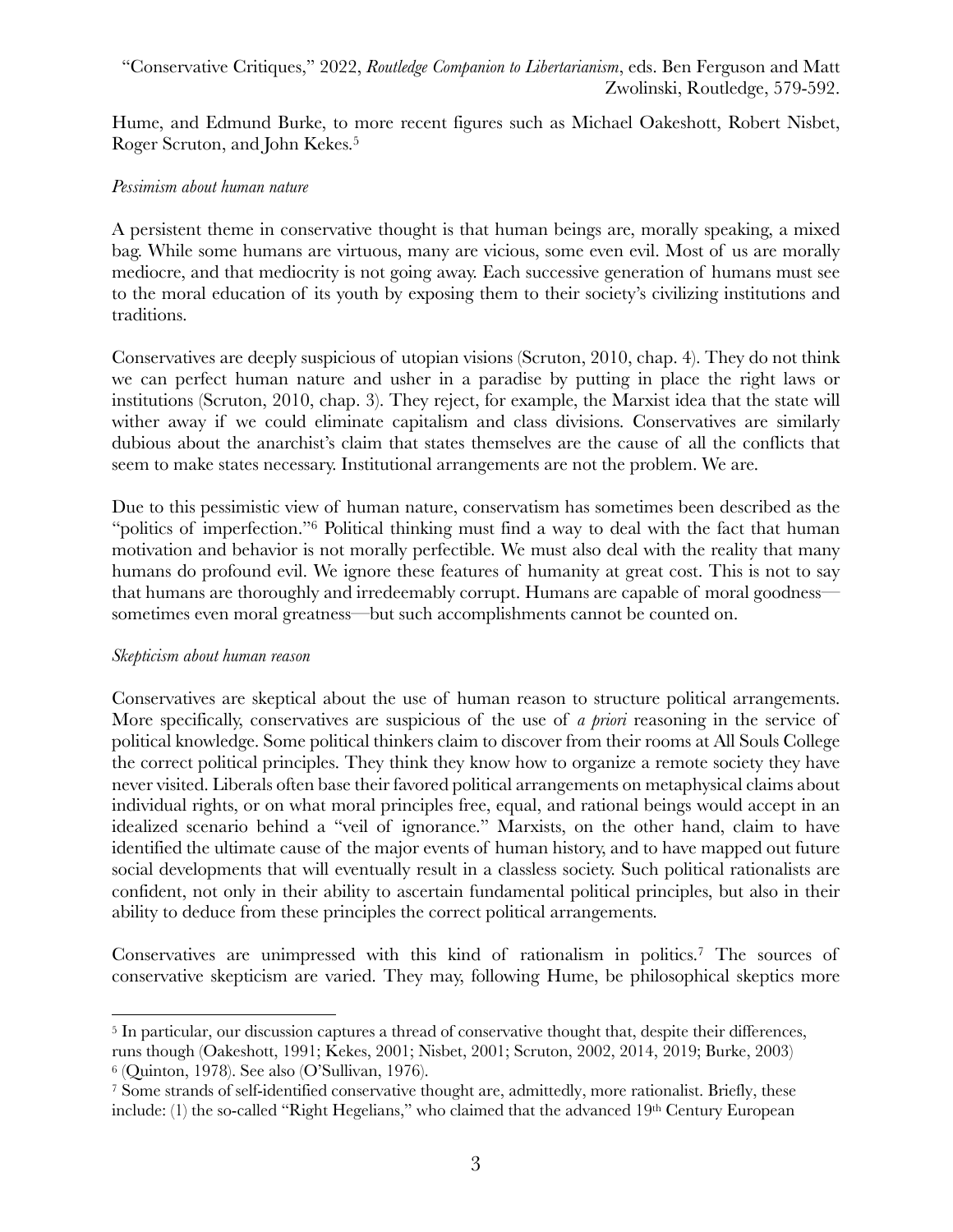generally, and so eschew rationalism in any philosophical project, political theorizing included. Or, with Hayek, the conservative may think that the knowledge required to organize society well is too diffuse for any philosopher, no matter how well-intentioned she is, to collect, cognize, and deploy (Hayek, 1980, pp. 1–32).

Rationalist politics is a politics of perfection and uniformity (Oakeshott, 1991, pp. 10–11). Rationalists construct political theories with an eye to creating an ideal society: What are the *best* laws? The *best* distributions of material wealth? But these principles are also intended to apply to any human society—they are a gift to all mankind regardless of a society's traditions, history, or worldview.

Conservatives are skeptical of aspirations to perfection because of their pessimistic view of human nature, and because they suspect the rationalist's ideal visions are the result of fads in moral and political thinking, artifacts of the age from which they arose. Rationalist politics, Oakeshott wrote, "are always charged with the feeling of the moment " (Oakeshott, 1991, p. 9). And worse, rationalist thinking leads to upheavals and revolutions that destroy societies. The history of modern Europe is "littered with the projects and politics of Rationalism"(Oakeshott, 1991, p. 10).

Conservatives are also skeptical of the uniformity of rationalist politics. As Scruton puts it, "political understanding, as a form of practical judgement, does not readily translate itself into universal principles"(2002, p. 36). Different principles are appropriate to different circumstances, depending on the history and traditions of the society (Kekes, 2001, chap. 2).

Conservatives aspire to intellectual modesty. They are unmoved by promises of utopia, and they offer no such visions themselves. They are reluctant to make abrupt, large-scale social changes. Conservatives do not disavow the use of reason for political ends altogether. But they prefer the unexciting and tried and true over the allure of revolution and theoretical paradise. And as we will see, they look to history for guidance.

# Conservative Themes

Conservatives think that societies should provide conditions conducive to good lives. The conservative approach to doing this, though, is severely limited by their starting assumptions. What kind of political arrangements make good lives possible given our moral and epistemic limitations? In answering this question, conservatives tend to endorse the following themes.

# *Order*

No one wants to live in chaos, where social life is unpredictable, where you are always in physical danger, and where you cannot trust others to abide by contracts. Yet because conservatives are pessimists, they do not assume that people will treat one another well enough to live good lives if

nation-state was the inevitable culmination of historical development and should thus be preserved; and (2) a prominent form of mid-20th Century "traditionalist" conservatism made popular by Russell Kirk in the U.S. that claimed that the foundations of Western democracy were ordained by God and that there is a transcendent order upon which we base political order, discovered by natural law or divine revelation. See (Kirk, 2001). For a natural law conservatism that is less rationalist, see (Schlueter and Wenzel, 2016).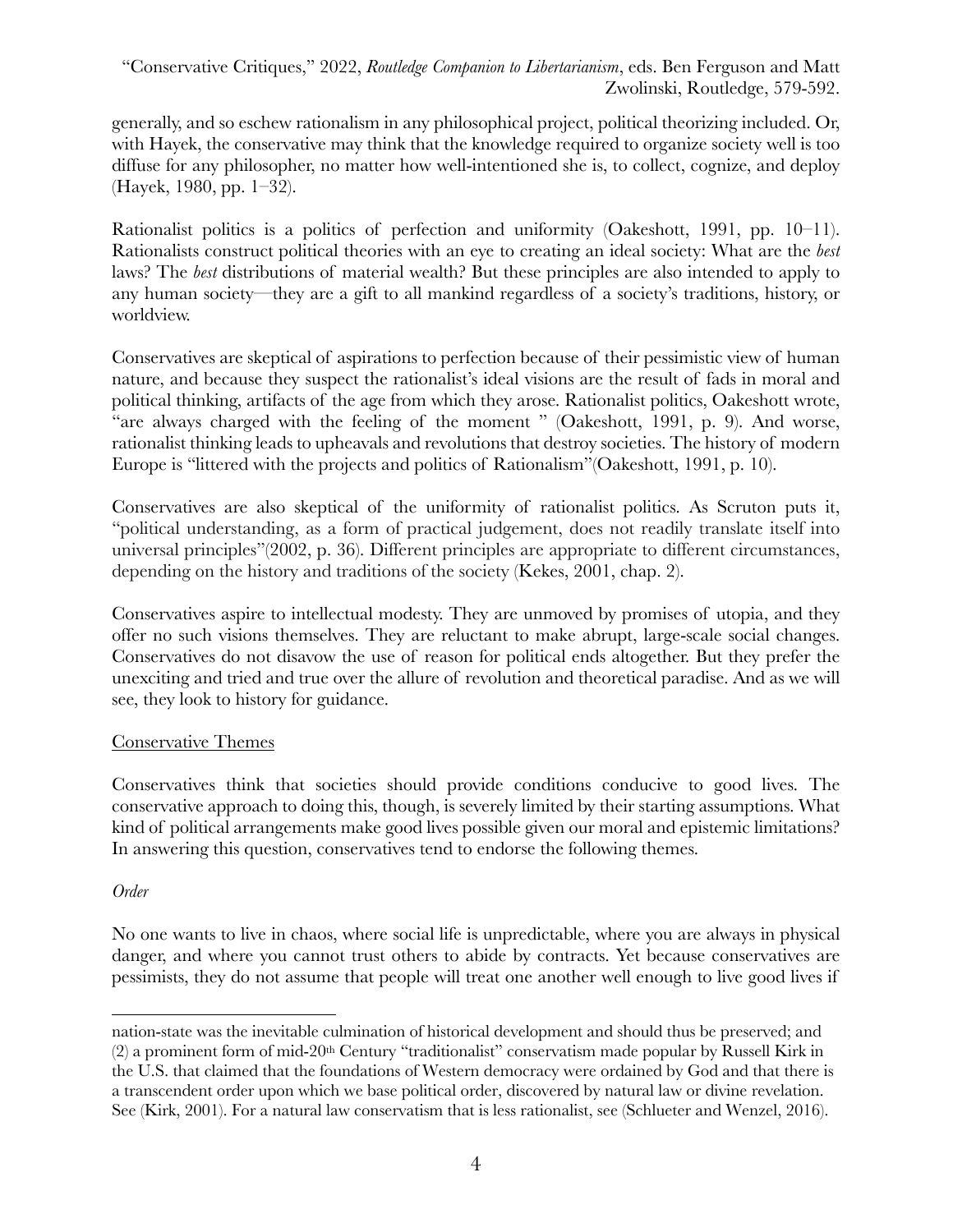left unchecked. Society must have a way of pacifying those human passions that might otherwise interfere with our ability to lead good lives.

Conservatives therefore agree with Simone Weil that order is "the first of the soul's needs" (Weil, 2001, p. 10). By 'order' the conservative means a stable society where people can rationally plan their lives in relative peace, and trust others to cooperate.

Because of the need for order, conservatives stress the importance of authority.8 This includes, but is not limited to, the authority of the state to create and enforce laws. Conservatives support the rule of law for the order it provides in allowing people to plan their lives (Hayek, 2003, chap. 6). Few conservatives have favored direct democracies. In the interest of order and stability, conservatives favor procedural limits on the political influence of popular whims. One's life, family, property, and traditions can be tyrannized by the popular majority no less than a single despot.

However, the state should not have a monopoly on authority. Conservatives envision a "chain of authority" running from local institutions such as houses of worship and families up to the state. Conservatives emphasize the authority of local institutions as a buffer against the threat of totalizing and centralized state authority. They believe local authorities are better equipped to sustain social order through the traditions people grow up in and associate with.

#### *Freedom*

Although conservatives see both order and authority as crucial elements of a good society, conservatism is not authoritarian. This is because of the emphasis they place on freedom, including broad (but not necessarily absolute) freedoms to express one's opinions, associate with whom one pleases, engage in trade, and practice one's religion.

Liberalism too stresses the importance of individual freedom. But conservatives, in keeping with their pessimism, take a more cautious approach to freedom. Freedom is not good no matter how it is used.9 Freedom, it is often said, ought to be "ordered" towards constructive ends. Conservatives are suspicious of "liberation" projects, many of which unleash the worst of humankind upon itself. One role of institutions is to keep in check our tendencies to do evil, and to help individuals pursue good lives. Individual freedom is valuable when it is shaped and ordered by good institutions. This occurs not only through the law, but through "intermediate" institutions like religious communities, families, schools, trade unions, and social aid organizations. These intermediate institutions also offer protection from the state. Rather than have their lives imposed upon them by distant technocrats, individuals are free to live according to their own traditions and conceptions of the good.

In defending freedom, conservatives do not typically rely on claims about "natural rights" or "selfownership" or metaphysical theses about autonomy. What appeals to conservatives is not freedom in the abstract, but the function freedom serves in society. Freedom's value is a natural consequence of conservative starting points, especially skepticism about human reason. Since we lack a sound

<sup>8</sup> On conservative views of authority, see (Nisbet, 2000, 2001, chap. 2; Kekes, 2001, chap. 7; Scruton, 2002, chap. 2).

<sup>9</sup> Of course, the liberal tradition is highly diverse, and some liberals would also endorse this view of freedom.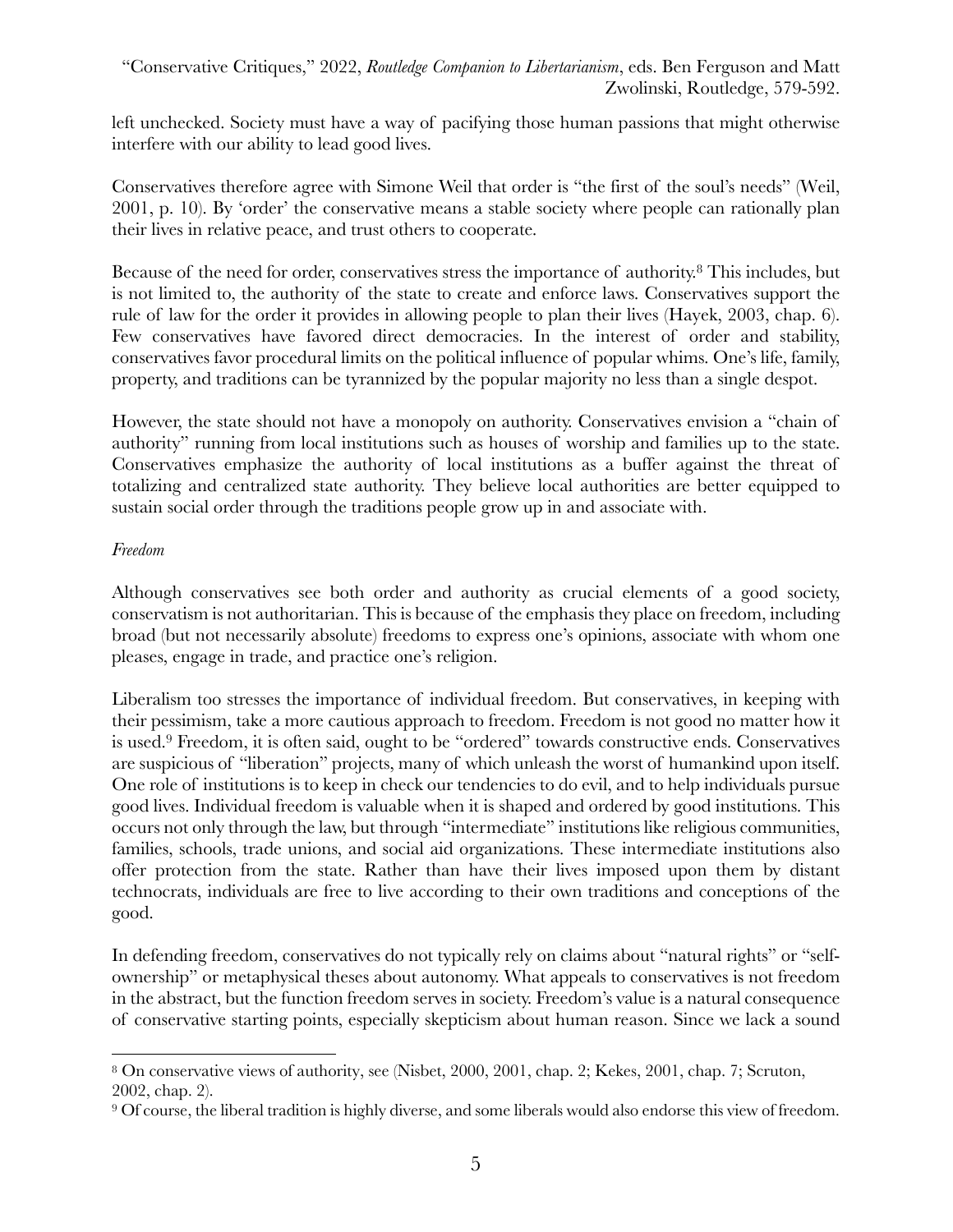theory of how to organize society, it is better to let individuals and their communities shape their own lives. The conservative's pessimism, however, justifies certain limits on freedom. "The restraints on men, as well as their liberties," Burke wrote, "are to be reckoned among their rights" (2003, p. 51).

# *Community*

Society is not merely a collection of individuals who have their own rights and interests. An atomistic conception of society fails to countenance how individuals are connected through community. Individuals are woven together in a "fabric" as Burke put it, connected by shared language, love of home, national identity, commerce, religion, family, and friendship. The complexity of these relations contributes to conservatives' reluctance to introduce sweeping social change. Society is fragile, and we should be anxious to preserve the conditions that make it work, even imperfectly.

Conservatives emphasize the importance of communities for their role in producing the conditions conducive to good lives.10 Humans are dependent, social beings who seek to put down roots, feel secure, and find a place to call home. There is danger, then, if individuals cannot find community and even more danger if they can only find it in the state. Down that path lies alienated individuals and the dangerous consolidation of power in central institutions. There is also risk of creating unnecessary strife as people push for the state to adopt values and goals that they might have pursued much more easily through voluntary local institutions, and without forcing them on anyone else. When there are well functioning families, neighborhoods, churches, and local clubs, people can find status, security, and belonging without turning to the state to meet those needs.

The integrity of the family has been of special concern to conservatives, as many of them see the family, and not the individual, as the fundamental unit of society. It is within the family that the "transmission of the heritage of civilization" runs from one generation to the next, including moral education and the passing on of traditions (Hayek, 1984).

# *Tradition*

The theme most commonly associated with conservatism is its commitment to tradition. Conservatives seek to conserve the good things they have and love, and to pass those things on to others. As we have seen, conservatives are skeptical of *a priori* reasoning about politics. Conservatives instead look to experience as their guide. Accumulations of generations of knowledge are given to us in traditional practices and institutions. Conservatives prefer the tried and true and will defend existing practices and institutions, insofar as they provide the conditions for good lives.<sup>11</sup>

The very survival of a tradition creates a presumption in favor of its value. This can be true even if, from our current vantage, a practice or institution seems to have no important function, a point memorably made by G.K. Chesterton. Consider a fence that is blocking a road. One kind of reformer, Chesterton wrote, "goes gaily up to it and says, 'I don't see the use of this; let us clear it

<sup>10</sup> See, for example, (Nisbet, 1990).

<sup>11</sup> For a defense of tradition, see (Shils, 2006).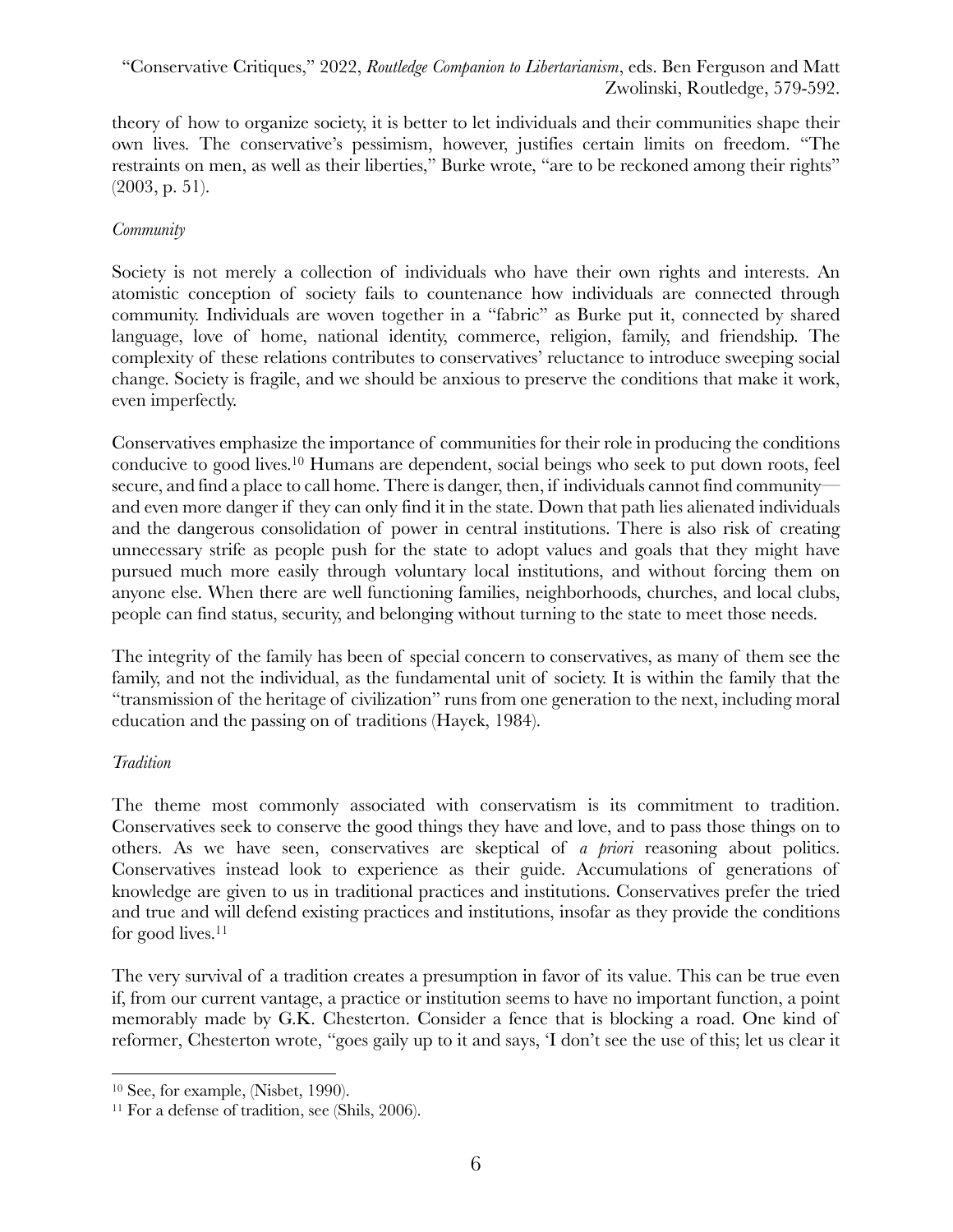away.' To which the more intelligent type of reformer will do well to answer: 'If you don't see the use of it, I certainly won't let you clear it away. Go away and think. Then, when you can come back and tell me that you do see the use of it, I may allow you to destroy it'" (Chesterton, 1990, p. 157).

Many of our traditionally bestowed practices and institutions have latent functions, not apparent to us simply by observing their existence. For this reason, conservatives are reluctant to abandon traditions without very good reason. Doing so often leads to unintended and harmful—sometimes devastating—consequences.

That said, conservatives will not reflexively defend just any tradition. Conservatives defend traditions that are conducive to good lives. Some traditions are not so conducive, and thus should be jettisoned. Before we do so, however, conservatives will remind us that changes to society pose a risk of making things worse, and that we should be careful not to make such changes before fully understanding what is likely to result.

Conservatives therefore support change, not for its own sake, but in service of carefully thoughtout reform. They recognize that sometimes change is required, often for the very purpose of retaining valuable practices and institutions. As Burke famously put it, "A state without the means of some change is without the means of its conservation" (2003, p. 19).

Change for the sake of reform is best done gradually. This allows people to adapt, and permits an empirical assessment of whether the changes are doing the good we were promised. Doing so requires a kind of practical knowledge, and ought not be undertaken to create a utopia. "Politics," wrote Oakeshott, "is not the science of setting up a permanently impregnable society, it is the art of knowing where to go next in the exploration of an already existing traditional kind of society" (1991, p. 406).

# *Property*

One of Burke's most memorable ideas was his thought that society is "a contract…a partnership not only between those who are living but between those who are living, those who are dead, and those who are to be born" (2003, p. 32). The lineage from past to present and future is the basis of a conservative defense of private property. Conservatives want to preserve ties to family and place over generations. Property rights allow this as each generation builds something and passes it on to the next.

Conservatives have also supported private property as a general defense against the totalizing state, and as a way to preserve order, security, and continuity in social life.(Nisbet, 2001, chap. 2) Another continuing theme in conservative thought is the importance of feeling at home in the world. Property, conservatives argue, allows us to put down roots, and use our creative powers to fashion the world in ways that help us to overcome alienation.<sup>12</sup>

<sup>12</sup> See (Scruton, 2002, chap. 5, 2014, chap. 1; McPherson, 2019). We're grateful to David McPherson for conversations on this point.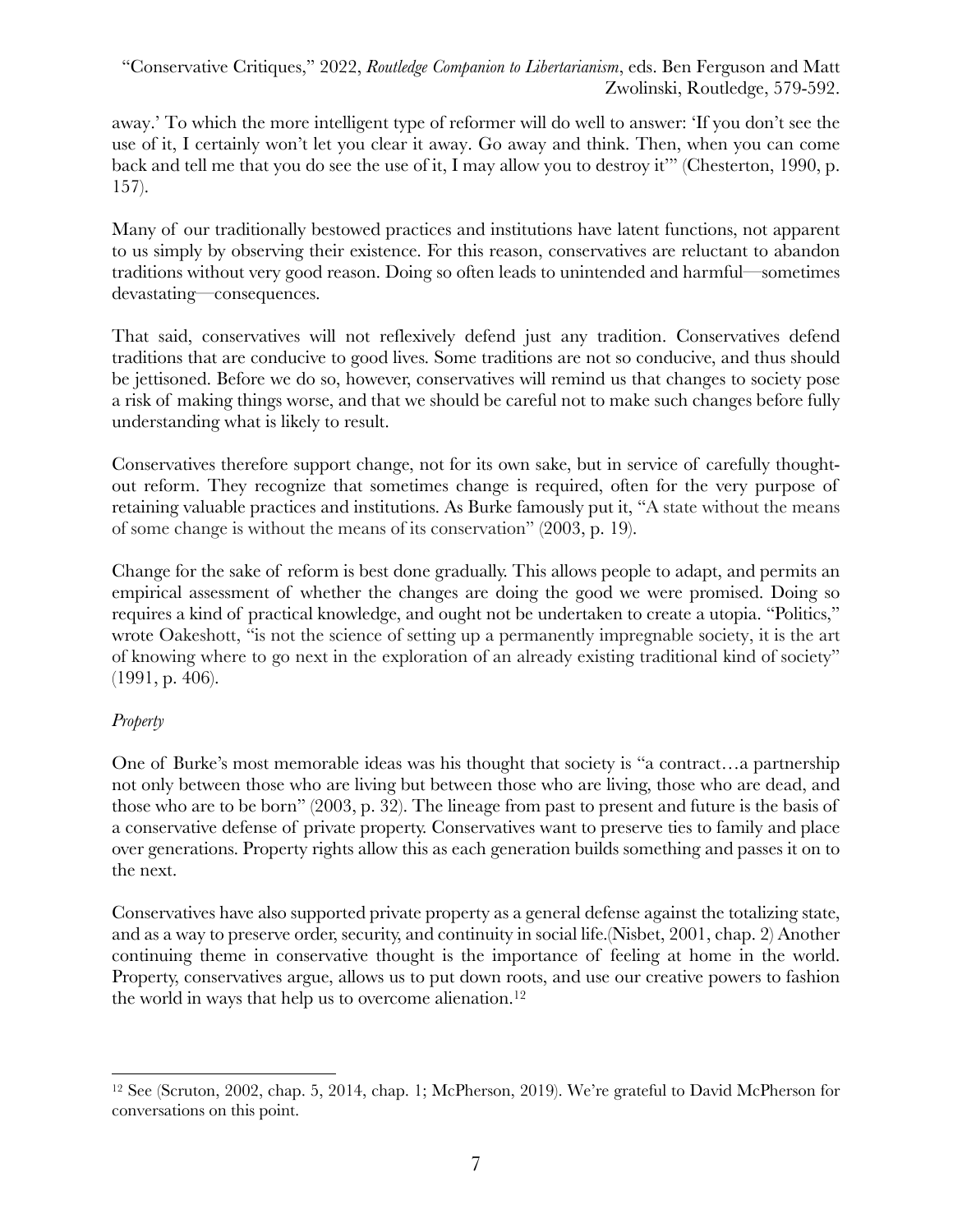While conservatives have typically defended private property and freedom of exchange, they have maintained an uneasy relationship to capitalism. Indeed, this is one of the deepest tensions within conservative thought.

On the one hand, conservatives support private property and free trade. A system of property rights creates order, security, and stability, and promotes responsibility and stewardship. The division of labor and free markets efficiently produce and distribute necessary goods and services.

And yet, conservatives have also expressed reservations about capitalism.<sup>13</sup> First, they are sensitive to the disruption that capitalism and its attendant "creative destruction" has on communities. Factories are moved overseas. Jobs are lost to automation. Technological innovation ravages the environment. Second, since conservatives are interested in security and social order, they regard it as regrettable that one's employment and thus one's roots in a community are precariously dependent on employers' ability to maintain profit. Third, conservatives who stress the importance of feeling at home in the world will be concerned about the alienation that capitalism can cause: alienation from others, our environment, and even ourselves. And finally, conservatives who value personal responsibility note that although capitalism encourages taking care with one's finances, it also promotes recklessness. People are constantly tempted by credit cards and loan offers that send them into inescapable debt, and advertisements for consumer goods that they don't need.

# **2. Libertarianism**

The roots of libertarianism are found in the "classical liberal" tradition with figures such as Immanuel Kant, John Locke, Adam Smith, John Stuart Mill, and Friedrich Hayek. Key themes include individual liberty, social tolerance, free trade, strong private property rights, a distinction between public and private spheres of social life, and a limited state (confined in one popular formulation to providing security against force and fraud through the police and military, and public goods like schools and a minimal social safety net). Classical liberalism was often justified on consequentialist grounds—liberal societies were thought to offer the best chance at social welfare and happiness.

We understand libertarianism as a more extreme version of classical liberalism. While there is an identifiable libertarian tradition, there is no singular and canonical position. Although we will note some of these differences, the libertarian tradition we have in mind is the one that connects thinkers such as Murray Rothbard, Ludwig von Mises, and Robert Nozick.<sup>14</sup>

#### Libertarian Starting Points

The libertarian starting point is the radical freedom of the individual person. You have a right to live your life as you please as long as you are not infringing on someone else's rights. The same goes

<sup>13</sup> For a historical summary of these conservative criticisms of capitalism, see (Kolozi, 2017). See also (Scruton, 2002, chap. 6, 2014, chap. 4).

<sup>14</sup> See, for example, (Nozick, 1977; Mises, 2010; Rothbard, 2020). For a useful and concise introduction to libertarianism, see (Brennan, 2012).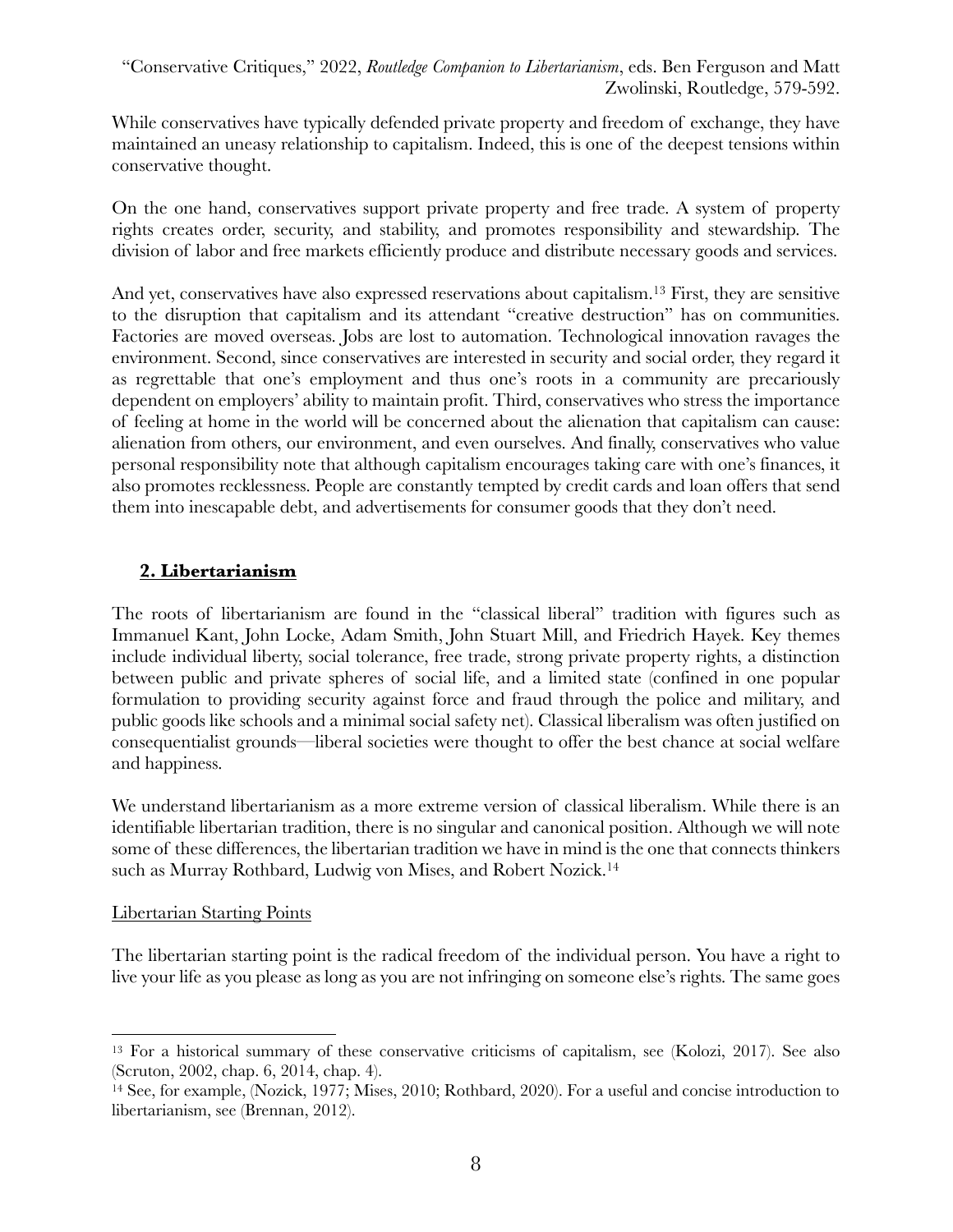for everyone else. A prominent strand of libertarian thinking is therefore deontological in its foundation.15

Many libertarians base our right to freedom on the notion of self-ownership. The core of this view is well-represented by John Locke's line that "every man has a Property in his own Person" (1980, p. 19). On this view, all rights are understood on the model of property rights. To hold a property right over some object is to have a set of normative protections and abilities concerning it.

Self-ownership explains why you cannot be permissibly forced to labor for someone else, and why you are free to sell your labor to others and own private property. If others claim a right to your labor, for instance, they are claiming a part of you as their property. In the absence of a voluntary agreement to sell your labor to another, such claims are mistaken according to libertarians, as they typically think of people as sole self-owners by default.16 As long as you are not violating anyone else's rights—which libertarians generally understand to be negative rights alone—and you are keeping your voluntary commitments, you have a right to be left alone to live your life as you please.

#### Libertarian Themes

#### *Individual Rights*

Because libertarians think that individuals enjoy sole self-ownership, they also think individuals hold very strong individual rights. Generally, there are two kinds of limits on your right to do what you please. First, you aren't free to break your commitments or contracts. Second, you may not violate the others' rights. Doing so would be akin to destroying someone else's property without their consent.

Within these limits, however, libertarians think you should be free to practice your religion, peaceably assemble, buy and sell, move, and read, publish, and view whatever you'd like without intrusion from others, including the state.

# *Private Property*

One right particularly important to libertarians is private property. To have a private property right over something is to have a right to sell it or trade it, to use it as one pleases, to exclude others from using it, and even to destroy it. Libertarians favor extensive property rights. This means, first, that the range of property rights is large: there are few limits on what you can own. It also means that the strength of those rights is absolute or nearly absolute. Neither the state nor private individuals have a claim on your property. No one has a right to take your property just because it would help others, or because others need it more, or because you are not using it.

<sup>&</sup>lt;sup>15</sup> There are other strands of libertarianism. For example, some rely on consequentialist foundations: when individuals are afforded lots of individual liberty, their lives will tend to go better, and societies will tend to be more peaceful and prosperous. Often these arguments are paired with empirical claims about what happens when there are differential levels of individual freedom.

<sup>16</sup> Locke, who thinks of human beings as partly God's property, is a notable exception.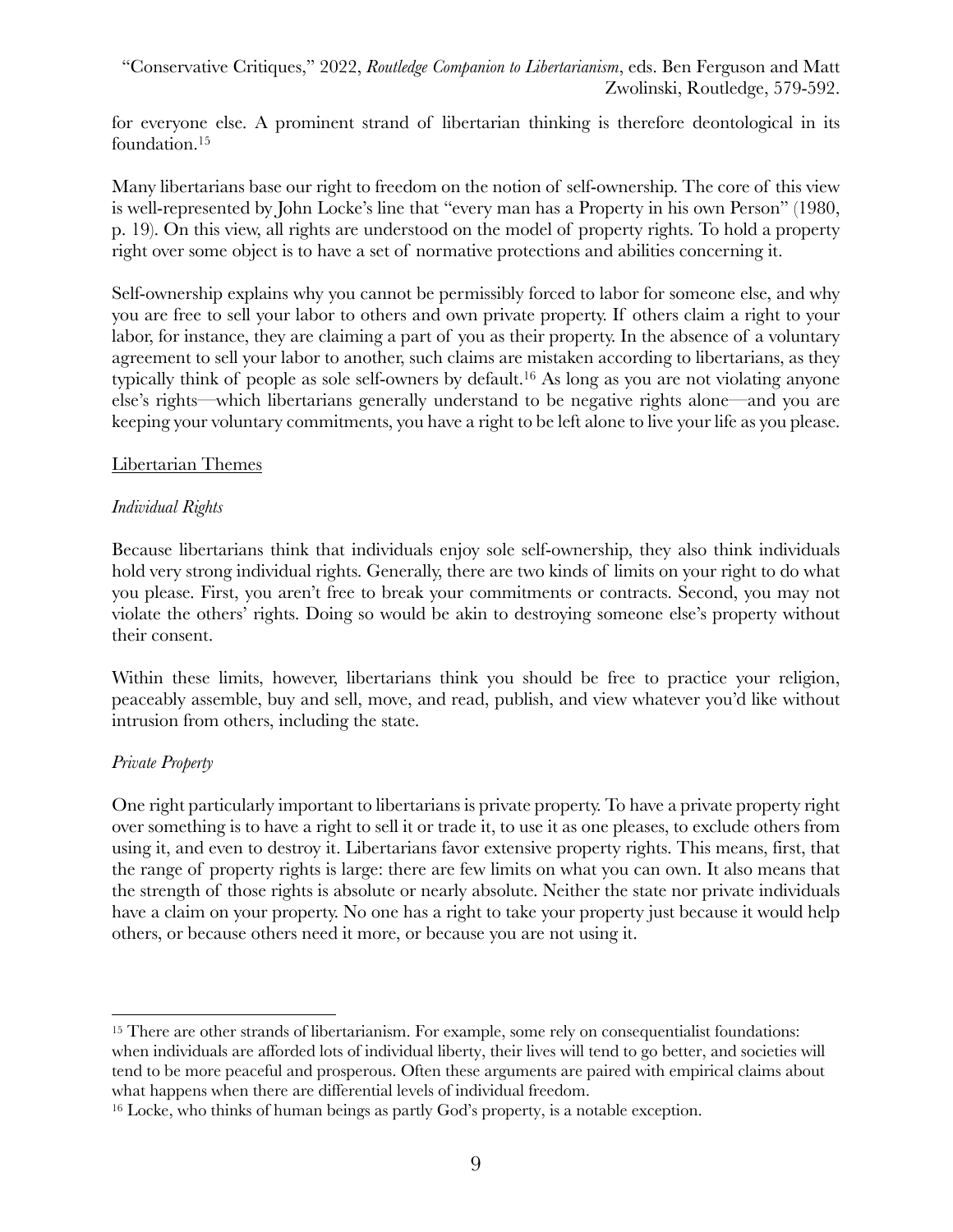Consequentialist libertarians argue that societies that recognize very strong property rights are more peaceful, productive, and prosperous, and so such rights are ultimately justified on consequentialist grounds.17 Deontological libertarians, following Locke, see property rights as an extension of the natural rights of self-ownership.

# *Free Markets*

From individual rights and private property, the libertarian commitment to free markets follows effortlessly. If I own something, I possess the exclusive right to decide whether to sell, trade, or give it to anyone I please, so long as they are a free and consenting party to the transaction. The business you conduct with other consenting adults, so long as it doesn't infringe on the rights of innocent others, is not anyone else's business. Libertarians point to the ability of free markets, with their use of the division of labor and the price system, to satisfy more efficiently the needs and wants of the billions of humans on earth than any other system tried. Markets are also morally valuable, as they promote personal responsibility, social trust, promise-keeping, and fair dealing with others.

#### *Minarchism or Anarchism*

States tell us what to do, coerce us into handing over some of our property, and threaten us with punishment if we don't comply with the thousands of laws passed by strangers with whom we have made no voluntary agreement. Libertarians, given their radical notion of freedom and individual rights, regard this as unacceptable.

Libertarians therefore prefer a minimal state, though there is disagreement about just how much state action is permissible. According to minarchists, the proper purposes of government are limited strictly to those activities necessary to protect individuals from the aggression of others, such as a police force, a military, and a court system. In contrast, anarchists hold that states should be done away with altogether. Even a limited government requires coercion, and those in power will inevitably abuse and expand their authority. Anarchists support private protection agencies, private court systems for handling conflicts and grievances, and voluntary citizen militias for defense against outside aggression.

# **3. Uneasy Cousins**

In the 1960s, conservative political commentator Frank Meyer argued for a "fusion" between "traditionalism" and libertarianism.18 Traditionalism, Meyer thought, properly emphasized the transcendent moral order and individual virtue, two things he found lacking in libertarian thought. But the problem with traditionalism was its use of political power to coerce citizens to live virtuously, by, say, telling people what kind of sex they can have, what kind of magazines they can buy, or what kinds of chemicals they can ingest. Coerced virtue is not virtue at all. Furthermore, Meyer thought the libertarian was correct to think that the state's power should be greatly limited to the preservation of domestic peace and order, the administration of justice, and defense against

<sup>17</sup> See (Schmidtz, 1994; Hume, 2006, sec. 3).

<sup>18</sup> See (Meyer, 1962). The fusionist position was also defended by Stanton Evans, William F. Buckley, and was, for many years, commonly associated with the *National Review.*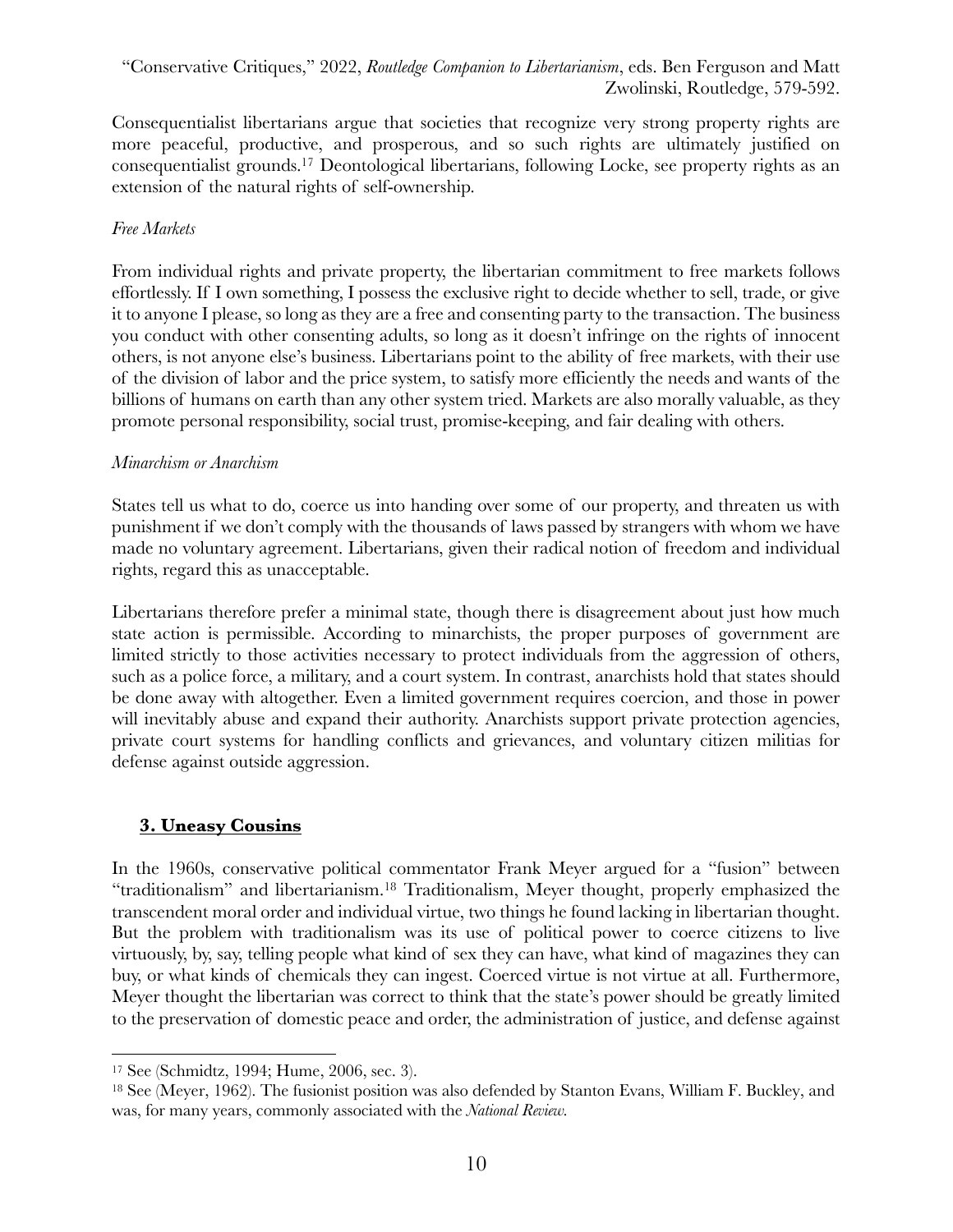foreign enemies. According to Meyer, this "fused position" between conservatism and libertarianism strikes the right balance. It recognizes "the transcendent goal of human existence" and that "the duty of men is to seek virtue" while also insisting "that men can not in actuality do so unless they are free from the constraints of the physical coercion of an unlimited state"(Meyer, 2004, p. 17).

The fusionist project raises many questions, not least of which is whether libertarian societies are likely to attain the kind of individual virtue and moral order Meyer desired. Unsurprisingly, his view has been criticized by both conservative and libertarian critics.19 Setting fusionism aside, let's see how the conservative evaluates libertarianism.

#### Commonalities

# *Rejection of an intrusive state*

Conservatives and libertarians reject expansive, centralized political power that interferes in the economic, social, intellectual, and religious decisions of individuals and communities. This pits them both against ambitious, paternalistic, or authoritarian ideological visions for the state that involve managing the lives of citizens.20

#### *Support for free markets and private property*

Conservatives and libertarians share a generally positive attitude toward private property and the free exchange of goods and services. Libertarians defend private property and free markets either for rights-based or utilitarian reasons. Conservatives tend to stress the role of markets and private property in preserving civil society, order, and enabling people to feel at home in the world. Conservatives are more inclined to allow for restrictions on property rights and trade under certain circumstances (Kolozi, 2017). Generally, though, conservatives share more in common with libertarians concerning political economy than they do with socialists and welfare liberals.

# *Rejection of equalizing*

In contrast with welfare liberals, socialists, and Marxists, conservatives and libertarians reject attempts to promote social and material equality between persons. There are many reasons for this. For one, they deny the authority of the state to promote such equality. Second, while conservatives and libertarians endorse equality under the law, they deny that other kinds of equality are more important than freedom, order, virtue, or tradition. Third, they are inclined to view certain kinds of inequalities as valuable, if only because they are instrumental in promoting the creation of wealth, or preserving civil society and social order. Fourth, they argue that to promote social or economic equality, you must treat people unequally in the process, by applying different laws and standards to different groups. Such differential treatment is objectionable. "Those who attempt to level," Burke wrote, "never equalize" (2003, p. 42). 21

<sup>19</sup> For a sampling of these discussions, see (Carey, 2004).

<sup>20</sup> On these points see (Nisbet, 1980; East, 2004).

<sup>21</sup> See also (Kekes, 2003).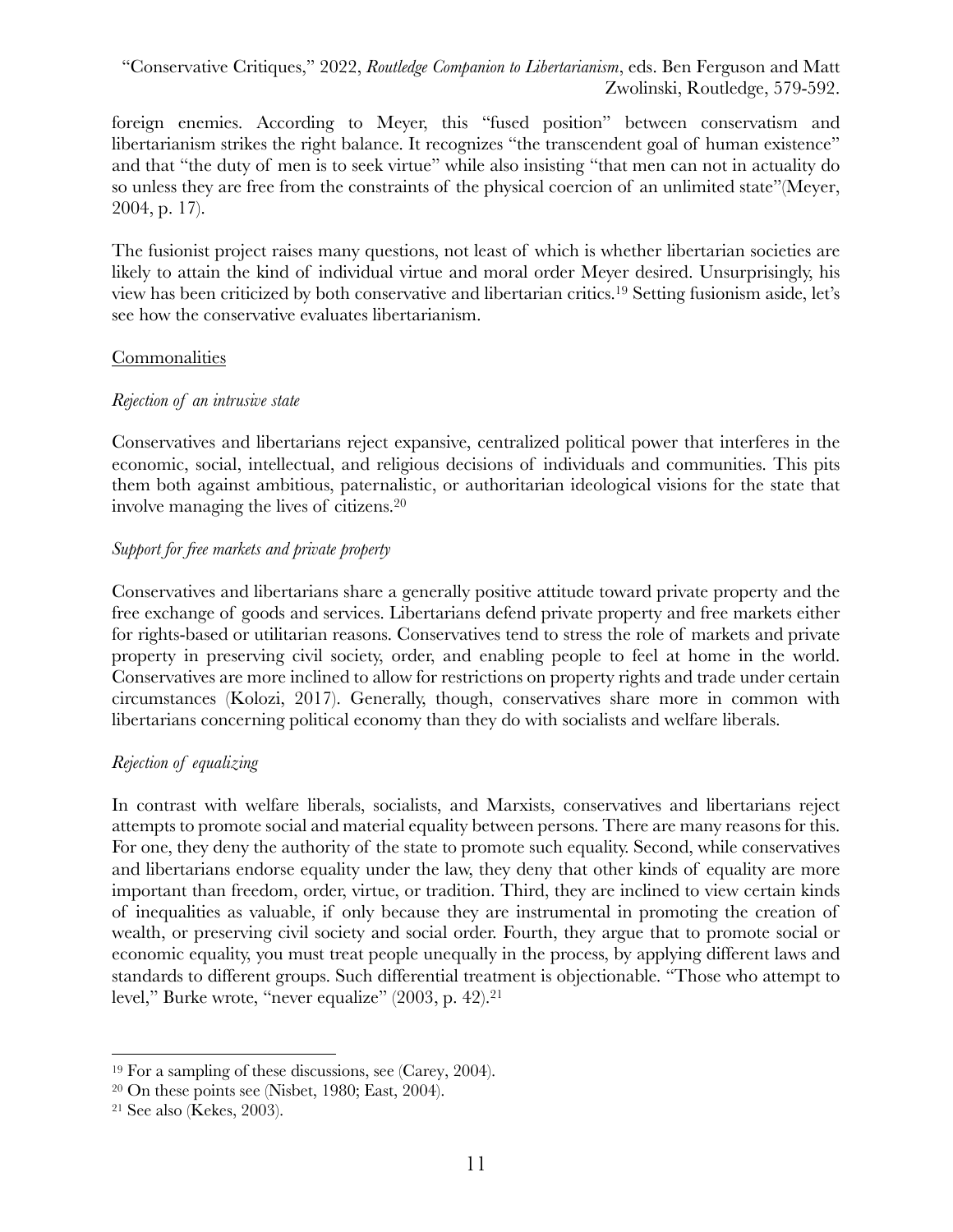# Criticisms

# *Individualism*

Whatever conservatives and libertarians have in common, and whatever their allegiances against shared political rivals, conservatives and libertarians disagree about several fundamental matters.

One point of disagreement concerns the libertarian emphasis on the individual. Conservatives raise two criticisms. The first is that libertarians err in focusing so intensely on individual rights and freedoms at the expense of social groups and institutions. Libertarians begin their philosophical inquiry by imagining the individual shorn of his social identity and roles, and relations to family, friends, neighbors, fellow worshippers, and co-workers. But humans are social creatures, and our identities are inextricably connected to our groups and associations. Although conservatism does not subsume the individual into the collective, it does insist that we cannot properly understand the individual by abstracting her from her social circumstances. Libertarianism proceeds from the assumption that these things are of secondary importance, at best.

The institutions to which people belong are not mere aggregates of individuals. They possess their own norms and social rules that guide and constrain human behavior. The libertarian emphasis in the first instance on individual liberties and rights is destined to overlook our associative duties to others, duties we have simply in virtue of being a sibling, a neighbor, or a fellow citizen.

It would be one thing if these associations—with their demands on us of obedience and allegiance—were somehow accidental to human society. But such associations are necessary to human social life. They are also the objects of affection and provide the foundation for social trust, cooperation, and peace. Any political philosophy that begins by eliminating them is bound to be a political philosophy for beings unlike us. "I have in my contemplation" Burke wrote, "the civil social man, and no other" (1990, p. 112). 22

This difference between conservatives and libertarians comes to the fore on the issue of open borders and immigration. Libertarians, by and large, reject immigration restrictions. Such laws impermissibly restrict the freedom of individuals to move, reside, and associate with whomever they please. Conservatives think this unduly emphasizes individual freedom at the cost of preserving local traditions and culture. For under a system of open borders, the libertarian cannot ensure that those who move from one place will adopt the cultural norms and values of the culture they enter. Indeed, this will often be unlikely, for there are tens—perhaps hundreds—of millions of illiberal people who would be eager to join liberal societies for their higher standard of living. Libertarians believe these individuals have a right to so immigrate, even if their doing so destroys the existing culture, attachments, and sources of communal value in those liberal societies.

Imagine tens of millions of American progressives migrating to Ghana and thereby transforming the local traditional cultures. Conservatives think Ghanaians are within their rights to prevent this. Individual freedom is important, but it doesn't dominate every other value. Societies have a right to exclude to preserve their cultures. This doesn't mean that conservatives want closed societies.

 $22$  As quoted in (Levin, 2014, p. 54).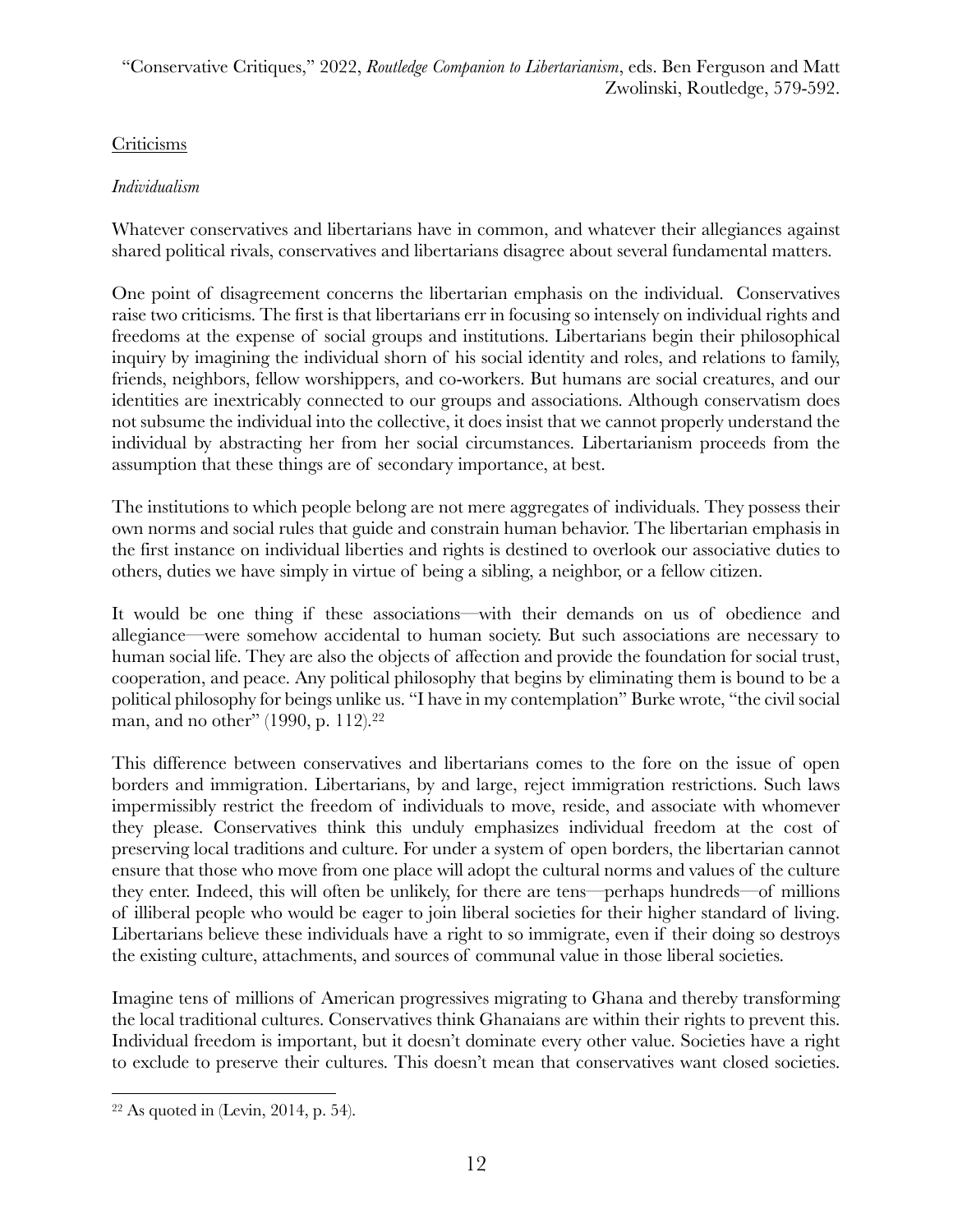But they do think societies can sometimes legitimately limit the freedom of individuals to migrate in the interest of preserving existing value.23

# *Primacy of Freedom*

Libertarians think individual freedom is the most important socio-political value. Conservatives believe this is a mistake. Freedom is one of several important values, but it is not the highest or most fundamental. The conservative criticism of the primacy of individual liberty takes several forms.

First, conservatives tend to be pluralists about socio-political values. There are many values—order, justice, welfare, community, merit, virtue, freedom, equality—and no one of them always trumps the others. Which political value, if any, should be given precedence will vary by circumstance and the historical situation a society finds itself in. Libertarians mistakenly take one value and elevate it above all others. John Stuart Mill called such thinkers "one-eyed men" (2006, p. 94). Mill's oneeyed men saw part of the truth with stunning clarity, and worked out impressive theories based on what they saw with single-minded devotion. But they did so at the expense of missing most of the truth. What libertarians miss, conservatives recognize: any complex society enjoys many diverse values.

Second, conservatives deny that freedom is as valuable as libertarians think it is. As the cultural critic Matthew Arnold put it, freedom "is a very good horse to ride, but to ride somewhere" (1896, p. 344). Freedom is important, but it must be aimed at good ends. It makes little sense to promote radical individual freedom if it results in widespread chaos, disorder, violence, poverty, or disease. This is not a worry that can be allayed simply by reiterating one's theoretical commitments about natural rights and the wrongs of coercion.

Third, not only do libertarians place too much weight on freedom, they also fail to appreciate the preconditions that make freedom valuable in the first place. Individual freedom in the Hobbesian state of nature is not something to celebrate. Individual freedom worth having is only possible within a social order that civilizes its members. Many libertarians insist that the preconditions for peaceful social existence can arise without the state or other institutional authorities that fulfill the functions of states. Individuals acting in their own interest and in response to social and market norms will create a stateless civil society. It is "conceivable," Hayek says, "that the spontaneous order which we call society may exist without government" (1978, p. 47). Perhaps this is conceivable. But conservatives are skeptical that stable social orders—especially large-scale ones will arise without states, and they will certainly resist any calls to abolish or vastly scale back the state so that we may enjoy greater freedom.

This disagreement about freedom explains why conservatives and libertarians differ on many matters of public policy, such as the legality of recreational drugs (like heroin), prostitution, and the possession of dangerous weapons. In each of these cases, the conservative argues that there are other important values at stake—like virtue, community, or cultural integrity—which trump the freedom of the individual. In such cases, it will be permissible to limit freedom.24

<sup>23</sup> For more on libertarianism and immigration, see (Joshi, forthcoming).

<sup>24</sup> See (McPherson, forthcoming).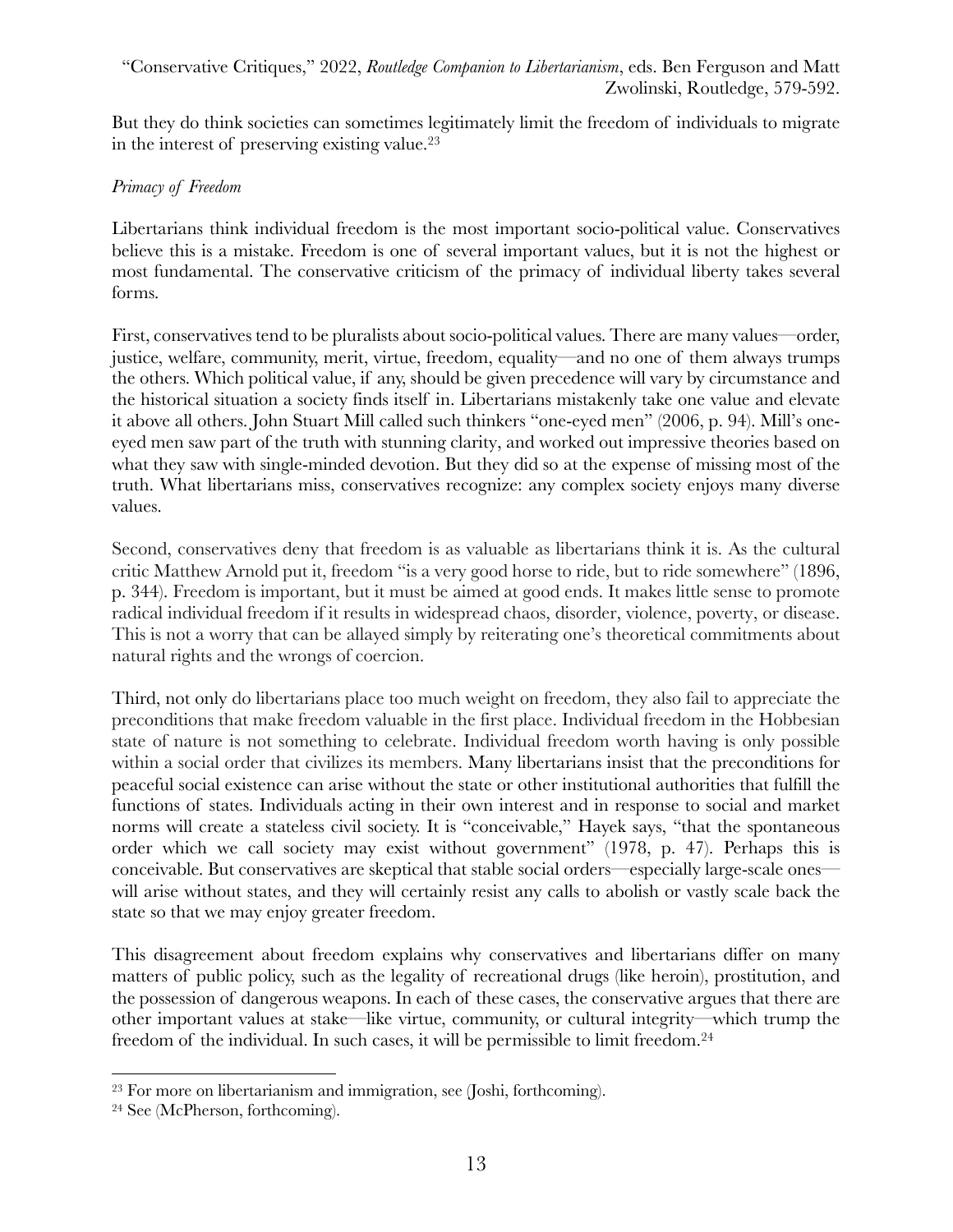#### *Rationalism*

Conservatives warn of the dangers of rejecting existing institutions because they fail to line up with the supposed dictates of natural right or an ideal picture of the world. But this is what libertarians do. Libertarians begin with a reasonable enough claim about the importance of individual liberty and inflate it in importance to such an extent that other concerns fall by the wayside. The rest of the libertarian philosophy is deduced from this one simple principle.

Conservatives see the same danger in libertarians' rationalism as it does in rationalist political philosophies more generally. The libertarian envisions, if not a utopia, something close to it—a stateless human society, or a collection of minimal states where people can move freely to one nation to another. To achieve this vision, libertarians advocate eliminating many traditional institutions that are the source of love, meaning, and attachment for people. Thus, libertarianism is just one more ideal theory that recommends remaking society according to its simple principle.

Some strands of libertarianism might appear to be less rationalist, relying ultimately not on deontological claims about natural rights but on utilitarian claims about what socio-political arrangements best promote welfare. But absent a demonstration that the adoption of a libertarian approach to politics will make life better wherever it is adopted, no matter what traditional institutions and ways of life are destroyed in the process, this claim is nothing more than an article of faith.

Libertarians ask, how do we refashion society so that it conforms to our core principle? This "topdown" theorizing is bound to ignore crucial facts about the needs and interests of actual societies, which embody many other values. In contrast, conservatives ask, how do we solve the problems we have, making small improvements where we can, without destroying the good things we love and enjoy? As Burke put it, "I cannot conceive how any man can have brought himself to consider his country as nothing but *carte blanche*, upon which he may scribble whatever he pleases. A man full of warm speculative benevolence may wish his society otherwise constituted than he finds it; but a good patriot, and a true politician, always considers how he shall make the most of the existing materials of his country" (1990, p. 206). 25

# **4. Conclusion**

Libertarianism is attractive because it provides an entire system of political thought derived from a single value: the radical freedom of the individual person. For this reason, libertarianism is especially amenable to defense and debate among analytic political philosophers, who appreciate the simplicity of the view and the theoretical power of its singular starting assumption. These very same features of libertarianism, however, are the ones that provide conservatives with their strongest ammunition for criticizing it. Conservatives see libertarianism as so concerned with the individual that they overlook the value of the communities that give individuals' lives meaning.

 $25$  As quoted in (Levin, 2014, p. 56).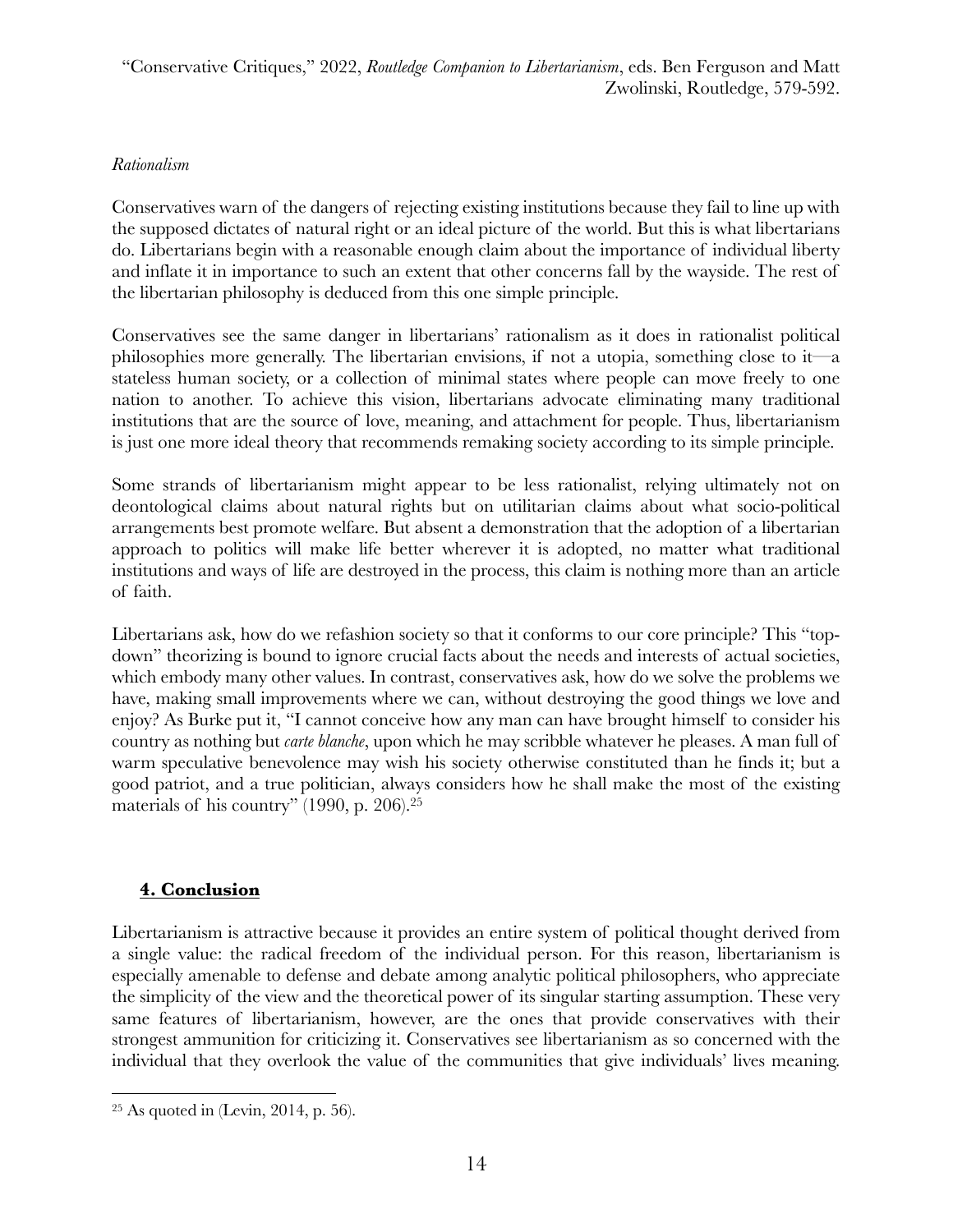Similarly, libertarianism correctly identifies freedom as an important value, but emphasizes it at the cost of other values that are as important, and sometimes even more important. Finally, like other ideologies with strong rationalist components, libertarianism is too quick to dismiss stable social and political arrangements that conflict with its regimented vision of an ideal society. <sup>26</sup>

<sup>26</sup> We thank Benjamin Ferguson and Matt Zwolinski for their invitation to contribute to this volume and for helpful comments. We are also grateful to Kevin Vallier for conservations about these topics before we started on the paper, and to David McPherson who commented a penultimate draft.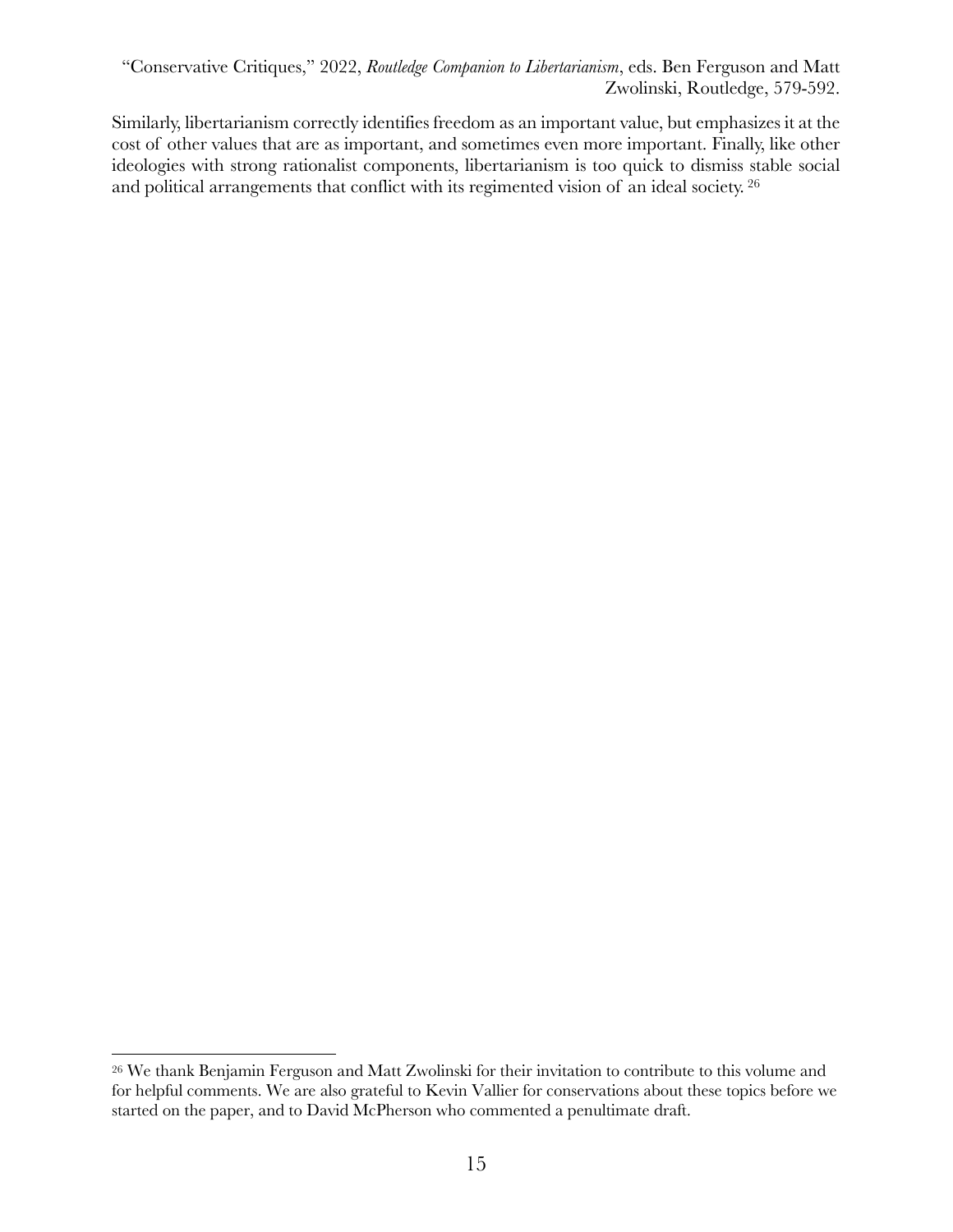# **References**

Arnold, M. (1896) *Culture & Anarchy: An Essay in Political and Social Criticism; and Friendship's Garland*. New York: Macmillan.

Ball, T., Dagger, R. and O'Neill, D. I. (2019) *Political Ideologies and the Democratic Ideal*. 11th edn. New York: Routledge.

Brennan, J. (2012) *Libertarianism: What Everyone Needs to Know*. Oxford: Oxford University Press.

Burke, E. (1990) *The Writings and Speeches of Edmund Burke: Volume VIII: The French Revolution 1790- 1794*. Edited by L. G. Mitchell and P. Langford. Oxford: Clarendon Press.

Burke, E. (2003) *Reflections on the Revolution in France*. New Haven, Connecticut: Yale University Press.

Carey, G. W. (2004) *Freedom and Virtue: The Conservative/Libertarian Debate*. Wilmington, Delaware: Intercollegiate Studies Institute.

Chesterton, G. K. (1990) *The Collected Works of G. K. Chesterton, Vol. 3*. San Francisco: Ignatius Press.

East, J. P. (2004) 'Conservatism and Libertarianism: Vital Complements', in Carey, G. W. (ed.) *Freedom and Virtue: The Conservative/Libertarian Debate*. Wilmington, Delaware: Intercollegiate Studies Institute, pp. 79–89.

Hamilton, A. (2020) 'Conservatism', in Zalta, E. N. (ed.) *The Stanford Encyclopedia of Philosophy*. Spring 2020. Metaphysics Research Lab, Stanford University. Available at: https://plato.stanford.edu/archives/spr2020/entries/conservatism/ (Accessed: 28 April 2021).

Hayek (2003) *The Road to Serfdom: Text and Documents--The Definitive Edition*. Chicago: University of Chicago Press.

Hayek, F. A. (1978) *Law, Legislation and Liberty, Volume 1: Rules and Order*. Chicago: University of Chicago Press.

Hayek, F. A. (1980) *Individualism and Economic Order*. Chicago: University of Chicago Press.

Hayek, F. A. (1984) 'Equality, Value, and Merit', in Sandel, M. (ed.) *Liberalism and Its Critics*. New York: NYU Press.

Hume, D. (2006) *An Enquiry concerning the Principles of Morals: A Critical Edition*. Edited by T. L. Beauchamp. Oxford: Oxford University Press.

Huntington, S. P. (1957) 'Conservatism as an Ideology', *The American Political Science Review*, 51(2), pp. 454–473.

Joshi, H. (forthcoming) 'Immigration', in *Routledge Companion to Libertarianism*. Routledge.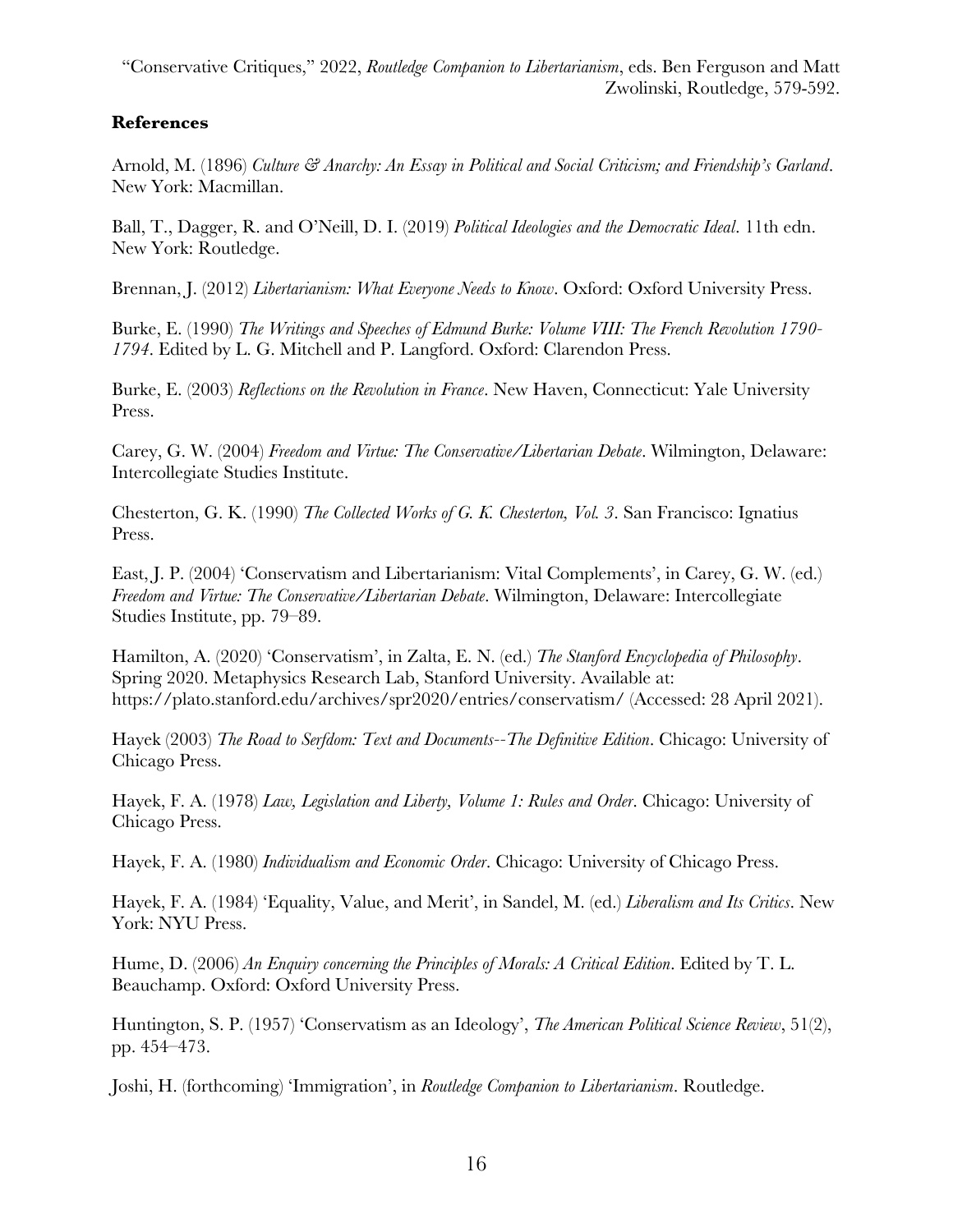Kekes, J. (2001) *A Case for Conservatism*. Revised. Ithaca, NY: Cornell University Press.

Kekes, J. (2003) *The Illusions of Egalitarianism*. Ithaca, NY: Cornell University Press.

Kirk, R. (2001) *The Conservative Mind: From Burke to Eliot*. 7th edn. Washington, DC: Gateway Editions.

Kolozi, P. (2017) *Conservatives Against Capitalism: From the Industrial Revolution to Globalization*. New York: Columbia University Press.

Levin, Y. (2014) *The Great Debate: Edmund Burke, Thomas Paine, and the Birth of Right and Left*. New York: Basic Books.

Locke, J. (1980) *Second Treatise of Government*. Edited by C. B. Macpherson. Indianapolis, Indiana: Hackett Publishing Company, Inc.

Maistre, J. de (1994) *Considerations on France*. Edited by R. A. Lebrun. Cambridge, U.K.: Cambridge University Press.

McPherson, D. (2019) 'Existential Conservatism', *Philosophy*, 94(3), pp. 383–407. doi: 10.1017/S0031819119000214.

McPherson, D. (forthcoming) *The Virtues of Limits*. New York: Oxford University Press.

Meyer, F. S. (1962) *In Defense of Freedom: A Conservative Credo*. Chicago: H. Regnery Company.

Meyer, F. S. (2004) 'The Twisted Tree of Liberty', in Carey, G. W. (ed.) *Freedom and Virtue: The Conservative/Libertarian Debate*. Wilmington, Delaware: Intercollegiate Studies Institute, pp. 13–19.

Mill, J. S. (2006) *Essays On Ethics, Religion And Society*. Indianapolis, IN: Liberty Fund Inc.

Mises, L. von (2010) *Human Action: The Scholar's Edition*. Auburn, Alabama: Ludwig von Mises Institute.

Muller, J. Z. (ed.) (1997) *Conservatism*. Princeton, N.J: Princeton University Press.

Nisbet, R. (1980) 'Conservatives and libertarians: uneasy cousins', *Modern Age*, 24(1), pp. 2–8.

Nisbet, R. (1990) *The Quest for Community: A Study in the Ethics of Order & Freedom*. San Francisco: Intercollegiate Studies Institute.

Nisbet, R. (2000) *Twilight of Authority*. Indianapolis, Indiana: Liberty Fund.

Nisbet, R. (2001) *Conservatism: Dream and Reality*. New Brunswick, New Jersey: Routledge.

Nozick, R. (1977) *Anarchy, State, and Utopia*. New York: Basic Books.

Oakeshott, M. (1991) *Rationalism in Politics and other essays*. Indianapolis, Indiana: Liberty Fund.